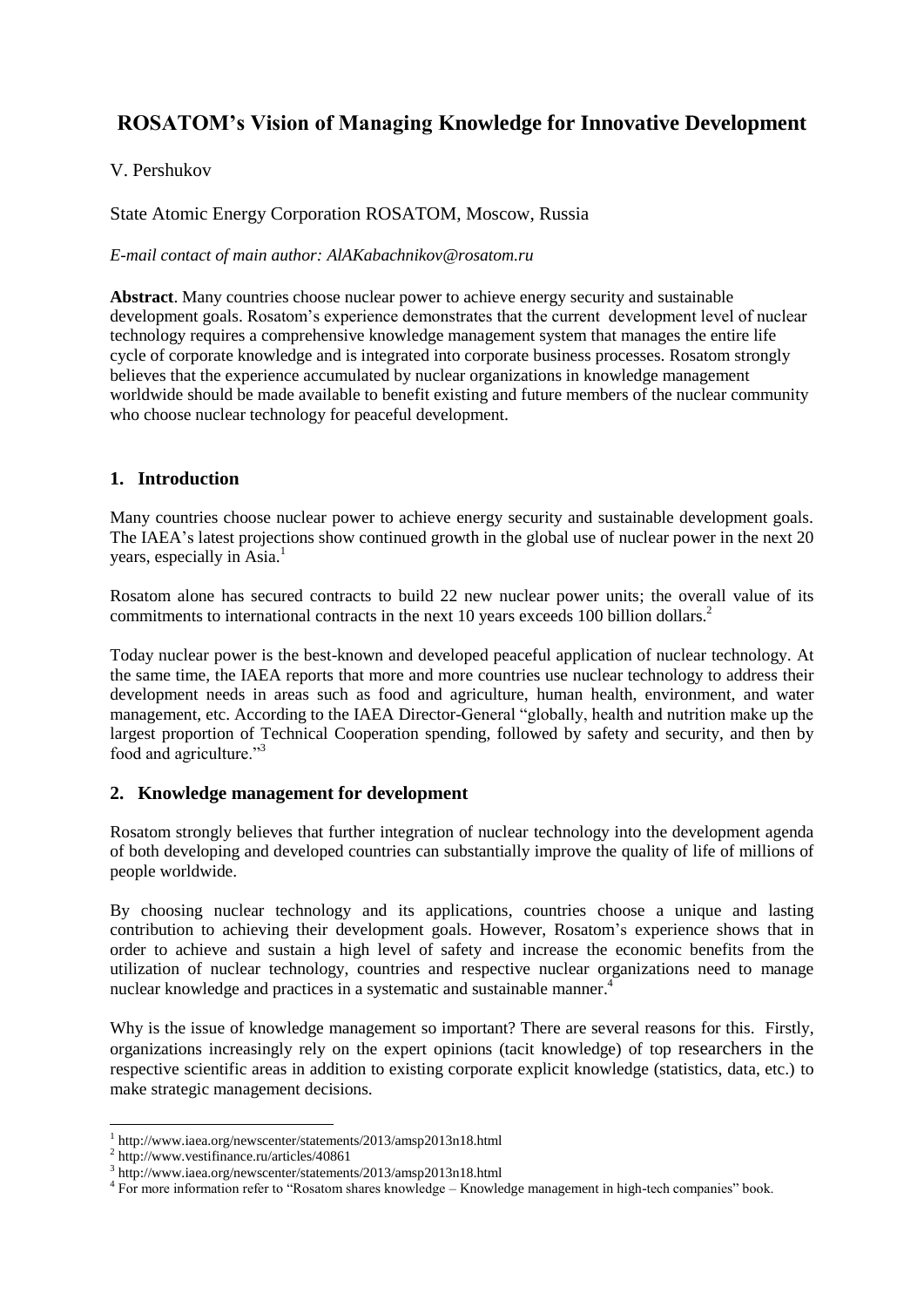Secondly, in today's highly uncertain and complex environment, it is becoming more important both to maximize the utilization of scientific expertise and to introduce effective techniques in organizing and formalizing knowledge in order to convert it into the intellectual property rights and investment resources of a company.

Thirdly, practice shows that organizations that use knowledge as an active asset for business development and have a robust knowledge management system may achieve higher capitalization than companies that have natural resources as their main assets. Out of the top ten publicly traded companies in terms of market capitalization, six companies treat knowledge as a financial derivative (Apple, Berkshire Hathaway, General Electric, Google, IBM, Microsoft).<sup>5</sup>

#### **3. Rosatom knowledge management system (KMS)**

Rosatom conducted benchmark research in over 100 organizations which use KM technologies; the results of which showed that in many of those organizations knowledge dissipates and is therefore not fully exploited to foster corporate development.<sup>6</sup>

Why is this happening? First of all because knowledge is a peculiar resource. Knowledge creators and knowledge bearers are human beings, and therefore, the most important thing in knowledge management is managing human resources. The separation of knowledge from its founder and bearer is a subtle, complex and not always successful process.

Another reason is because in many cases (especially in industrial companies), it is not sufficient just to introduce a knowledge management system (KMS). Top management is generally focused on extracting tangible benefits from the implementation of any system in an organization. It is therefore critically important to convince top corporate executives to support the introduction of KMS, which is not necessarily easy to do.

Rosatom's experience demonstrates that the current development level of nuclear technology requires a comprehensive knowledge management system that manages the entire life cycle of corporate knowledge and is integrated into corporate business processes.<sup>7</sup>



*FIG.1.Rosatom development framework*

 $\overline{\phantom{a}}$ 

<sup>5</sup> Data of December 2013. http://www.pwc.com/gx/en/audit-services/capital-market/publications/top100-marketcapitalisation.jhtml

<sup>&</sup>lt;sup>6</sup> For more information refer to "Rosatom shares knowledge – Knowledge management in high-tech companies" book.

 $^7$  For more information refer to "Rosatom shares knowledge – Knowledge management in high-tech companies" book.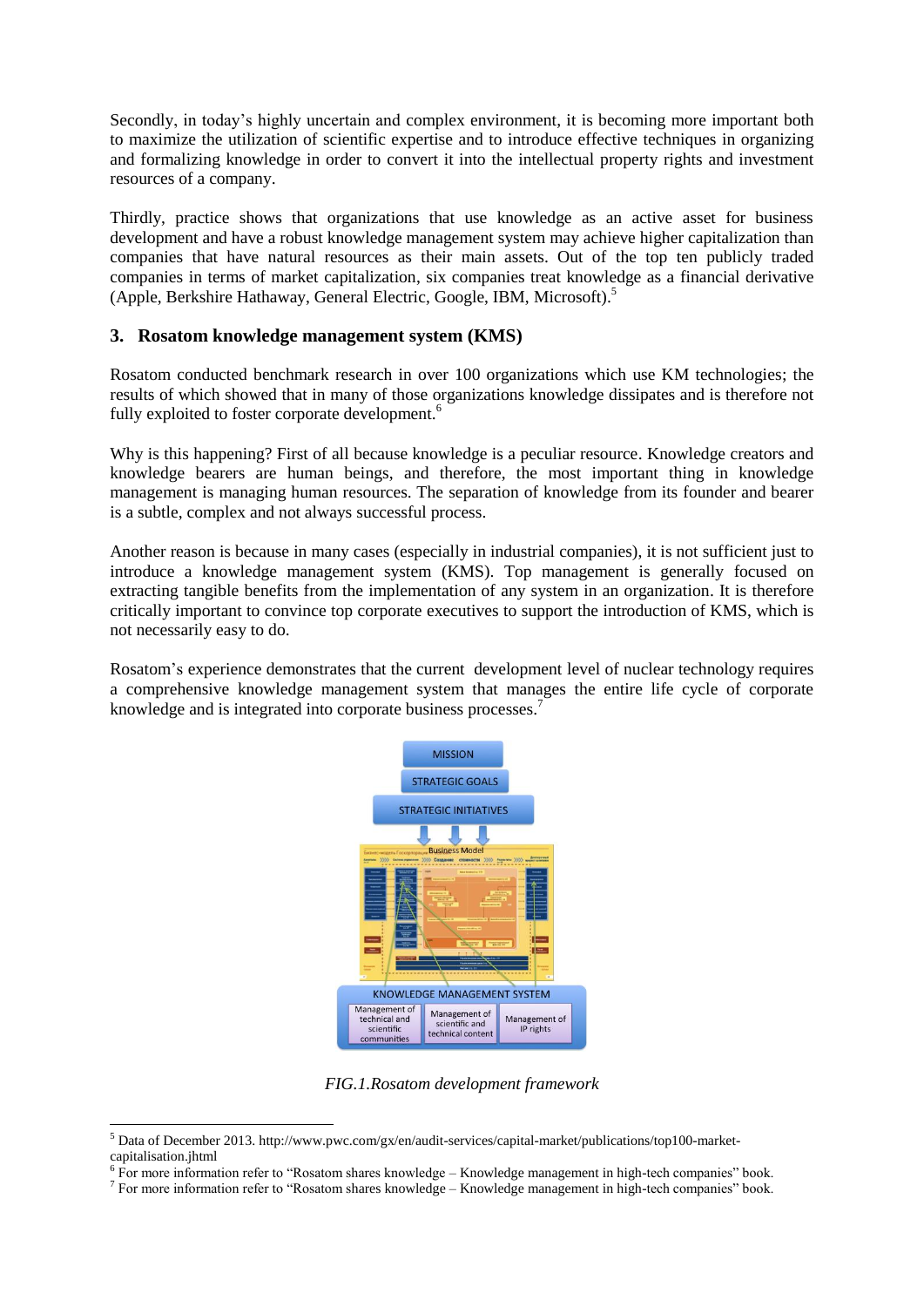Rosatom KMS manages the entire life cycle of generation and use of knowledge from idea origination to its utilization as a license or an asset, and by doing this creates an infrastructure for fostering innovative activity, increasing efficiency of research and development (R&D) activities, and managing the results of innovations.



*FIG.2.Life cycle of corporate knowledge*

Considering the sensitive nature of the nuclear knowledge life cycle, Rosatom KMS assumes additional responsibility in terms of the safety and security of nuclear knowledge. Safety and security are embedded in each phase of the knowledge transformation to ensure the protection and proper use of nuclear knowledge.

To support the transformation of ideas into licenses and assets, three major groups of KM processes were created to target different phases of the corporate knowledge life cycle.



*FIG.3.Scope of Rosatom knowledge management system*

The first group of KM processes, the "Management of scientific and technical communities" group, is designed to create an environment for the generation of new ideas or new tacit knowledge as well as to support its further transfer to the formalization phase. The purpose of this functional block is to increase both individual and collective innovative activity within and between Rosatom organizations as well as to ensure the transfer of tacit knowledge between generations.

The second group of KM processes, the "Management of scientific and technical content" group, is designed to provide access to and ensure effective use of explicit knowledge among the employees and organizations of Rosatom. The purpose of this functional block is to increase the efficiency of R&D activities by providing correct information at the right time to different employees engaged in